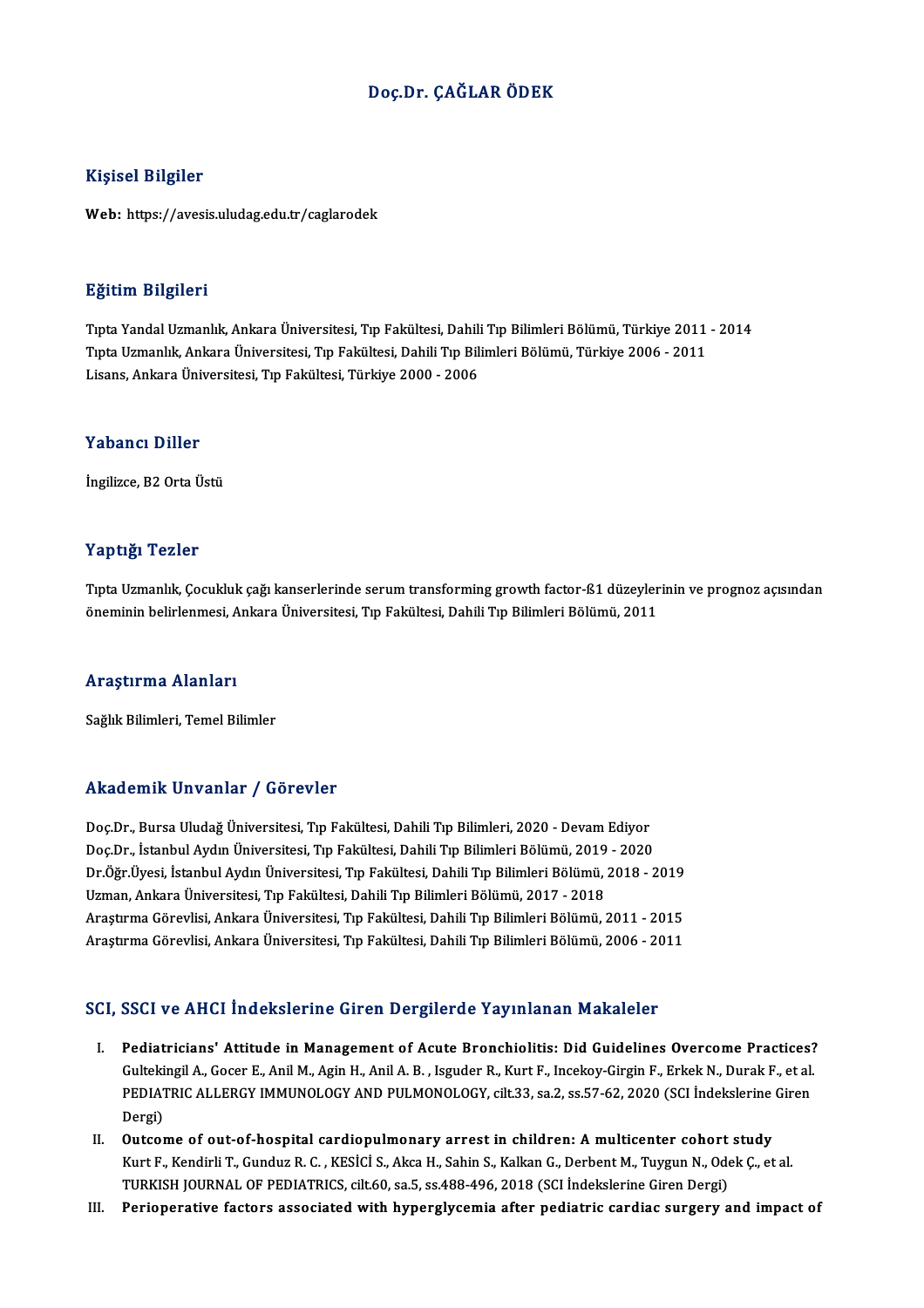hyperglycemia on morbidity and mortality

hyperglycemia on morbidity and mortality<br>Odek Ç., Kendirli T., Yildirim-Yildiz N., Yaman A., Ucar T., Eyileten Z., Ates C., Uysalel A., Tutar E., Atalay S.<br>TURKISH JOURNAL OF REDIATRICS, silt 60, 30 5, 53,497,505,2018 (SCL hyperglycemia on morbidity and mortality<br>Odek Ç., Kendirli T., Yildirim-Yildiz N., Yaman A., Ucar T., Eyileten Z., Ates C., Uysalel A., Tutar E., Ata<br>TURKISH JOURNAL OF PEDIATRICS, cilt.60, sa.5, ss.497-505, 2018 (SCI İnde Odek Ç., Kendirli T., Yildirim-Yildiz N., Yaman A., Ucar T., Eyileten Z., Ates C., Uysalel A., Tutar E., Atalay S.<br>TURKISH JOURNAL OF PEDIATRICS, cilt.60, sa.5, ss.497-505, 2018 (SCI Indekslerine Giren Dergi)<br>IV. Internati

TURKISH JOURNAL OF PEDIATRICS, cilt.60, sa.5, ss.497-505, 2018 (SCI İndekslerine Giren Dergi)<br>International Survey of Critically Ill Children With Acute Neurologic Insults: The Prev<br>Critical Neurological Disease in Childre Interna<br>Critical<br>Ödek Ç.<br><sup>Rediatri</sup> Critical Neurological Disease in Children: A Global Epidemiological Assessment Study<br>Ödek Ç.<br>Pediatric Critical Care Medicine, cilt.18, sa.4, ss.330-342, 2017 (SCI Expanded İndekslerine Giren Dergi)<br>Agute revergible eardio

- Ödek Ç.<br>Pediatric Critical Care Medicine, cilt.18, sa.4, ss.330-342, 2017 (SCI Expanded Indekslerine Giren D<br>V. Acute reversible cardiomyopathy and heart failure in a child with acute adrenal crisis<br>Odek C. Kondirli T. Kos Pediatric Critical Care Medicine, cilt.18, sa.4, ss.330-342, 2017 (SCI Expande<br>Acute reversible cardiomyopathy and heart failure in a child with<br>Odek Ç., Kendirli T., Kocaay P., Azapagasi E., Ucar T., Siklar Z., Berberoglu Acute reversible cardiomyopathy and heart failure in a child with acute adrenal crisis<br>Odek Ç., Kendirli T., Kocaay P., Azapagasi E., Ucar T., Siklar Z., Berberoglu M.<br>PAEDIATRICS AND INTERNATIONAL CHILD HEALTH, cilt.37, s Odek Ç., Kendirli T., Kocaay P., Azapagasi E., Ucar T., Siklar Z., Berberoglu M.<br>PAEDIATRICS AND INTERNATIONAL CHILD HEALTH, cilt.37, sa.2, ss.148-151, 2017 (SCI İndekslerine Giren D.<br>VI. CONTINUOUS VENOVENOUS HAEMODIAFILT
- PAEDIATRICS AND INTERNATIONAL CHILD HEALTH, cilt.37, sa.2, ss.148-1<br>CONTINUOUS VENOVENOUS HAEMODIAFILTRATION IN THE MANA<br>INBORN ERRORS OF METABOLISM: SINGLE CENTER EXPERIENCE VI. CONTINUOUS VENOVENOUS HAEMODIAFILTRATION IN THE MANAGEMENT OF NEONATES WITH<br>INBORN ERRORS OF METABOLISM: SINGLE CENTER EXPERIENCE<br>Akduman H., Atasay B., Erdeve O., Eminoglu T., Tunc G., Azapagasi E., Perk O., Abbasoglu INBORN ERRORS OF METABOLISM: SINGLE CENTER EXPERIENCE<br>Akduman H., Atasay B., Erdeve O., Eminoglu T., Tunc G., Azapagasi E., Perk O., Abbasoglu A., Celik M., Yama<br>EUROPEAN JOURNAL OF PEDIATRICS, cilt.175, sa.11, ss.1788-178 Akduman H., Atasay B., Erdeve O., Eminoglu T., Tunc G., Azapagasi E., Perk O., Abbasoglu A., Celik M., Yama<br>EUROPEAN JOURNAL OF PEDIATRICS, cilt.175, sa.11, ss.1788-1789, 2016 (SCI İndekslerine Giren Dergi)<br>VII. Predictors
- EUROPEAN JOURNAL O<br>Predictors of Early E<br>Observational Study<br>Odek C. Kendirli T. Hee VII. Predictors of Early Extubation After Pediatric Cardiac Surgery: A Single-Center Prospective<br>Observational Study<br>Odek Ç., Kendirli T., Ucar T., Yaman A., Tutar E., Eyileten Z., Tasar M., Ramoglu M., Ates C., Uysalel A. Odek Ç., Kendirli T., Ucar T., Yaman A., Tutar E., Eyileten Z., Tasar M., Ramoglu M., Ates C., Uysalel A., et al.

- Odek Ç., Kendirli T., Ucar T., Yaman A., Tutar E., Eyileten Z., Tasar M., Ramoglu M., Ates C., Uysalel<br>PEDIATRIC CARDIOLOGY, cilt.37, sa.7, ss.1241-1249, 2016 (SCI İndekslerine Giren Dergi)<br>VIII. Lipomatous hypertrophy of Tutar E., Ciftci O., Fitoz S., Kendirli T., Odek Ç., Ucar T., Kansu A.<br>PEDIATRICS INTERNATIONAL, cilt 58, sa.6, ss.523-525, 2016 (SCI İndekslerine Giren Dergi) Lipomatous hypertrophy of the interatrial septum in a child with atrial tachycard<br>Tutar E., Ciftci O., Fitoz S., Kendirli T., Odek Ç., Ucar T., Kansu A.<br>PEDIATRICS INTERNATIONAL, cilt.58, sa.6, ss.523-525, 2016 (SCI İndeks
- IX. Severe theophylline poisoning treated with continuous venovenous hemodialysis in a child Yaman A., Kendirli T., Odek Ç., Azapagasi E., Erkol H., Piskin I. E., Teber-Tiras S., Yalcinkaya F. Severe theophylline poisoning treated with continuous venovenous hemodialysis in a<br>Yaman A., Kendirli T., Odek Ç., Azapagasi E., Erkol H., Piskin I. E. , Teber-Tiras S., Yalcinkaya F.<br>TURKISH JOURNAL OF PEDIATRICS, cilt.58 Yaman A., Kendirli T., Odek Ç., Azapagasi E., Erkol H., Piskin I. E. , Teber-Tiras S., Yalcinkaya F.<br>TURKISH JOURNAL OF PEDIATRICS, cilt.58, sa.3, ss.297-300, 2016 (SCI İndekslerine Giren Dergi)<br>X. Efficacy of noninvasive
- TURKISH JOURNAL OF PEDIATR<br>Efficacy of noninvasive mech<br>pediatric intensive care unit Efficacy of noninvasive mechanical ventilation in prevention<br>pediatric intensive care unit<br>Yaman A., Kendirli T., Odek Ç., Ates C., Tasyapar N., Gunes M., Ince E.<br>JOUPNAL OF CRITICAL CARE sit 22, 28,175,191,2016 (SCL indek pediatric intensive care unit<br>Yaman A., Kendirli T., Odek Ç., Ates C., Tasyapar N., Gunes M., Ince E.<br>JOURNAL OF CRITICAL CARE, cilt.32, ss.175-181, 2016 (SCI İndekslerine Giren Dergi)

Yaman A., Kendirli T., Odek Ç., Ates C., Tasyapar N., Gunes M., Ince E.<br>JOURNAL OF CRITICAL CARE, cilt.32, ss.175-181, 2016 (SCI İndekslerine Giren Dergi)<br>XI. An unusual case of neuroblastoma: a 17-year-old adolescent JOURNAL OF CRITICAL CARE, cilt.<br>An unusual case of neuroblast<br>metastasis at initial diagnosis<br>Odek C. Kondirli T. Belmek E. Ven An unusual case of neuroblastoma: a 17-year-old adolescent presented with bilateral diffuse l<br>metastasis at initial diagnosis<br>Odek Ç., Kendirli T., Pekpak E., Yaman A., Adakli-Aksoy B., Dincaslan H., Tacyildiz N., Unal E.,

metastasis at initial diagnosis<br>Odek Ç., Kendirli T., Pekpak E., Yaman A., Adakli-Aksoy B., Dincaslan H., Tacyildiz N., Unal E., Ince<br>TURKISH JOURNAL OF PEDIATRICS, cilt.58, sa.1, ss.86-89, 2016 (SCI İndekslerine Giren Der Odek Ç., Kendirli T., Pekpak E., Yaman A., Adakli-Aksoy B., Dincaslan H., Tacyildiz N., Unal E., Ince E., Yavuz G.<br>TURKISH JOURNAL OF PEDIATRICS, cilt.58, sa.1, ss.86-89, 2016 (SCI İndekslerine Giren Dergi)<br>XII. Severe hyp

- TURKISH JOURNAL OF PEDIATRICS, cilt.58, sa.1, ss.86-89, 2016 (SCI İndeksleri<br>Severe hyperphosphatemia after oral laxative administration in a 7-y<br>Odek Ç., Kendirli T., Yaman A., Kurt-Sukur E. D. , Telli O., Burgu B., Ozcak Severe hyperphosphatemia after oral laxative administration in a 7-year-old patient<br>Odek Ç., Kendirli T., Yaman A., Kurt-Sukur E. D. , Telli O., Burgu B., Ozcakar Z. B.<br>TURKISH JOURNAL OF PEDIATRICS, cilt.58, sa.1, ss.116-
- XIII. Cardiopulmonary Resuscitation in Children With In-Hospital and Out-of-Hospital Cardiopulmonary<br>Arrest Multicenter Study From Turkey TURKISH JOURNAL OF PEDIATRICS, cilt.58, s<br>Cardiopulmonary Resuscitation in Chile<br>Arrest Multicenter Study From Turkey<br>Kondirli T. Erkek N. Koroglu T. Vildirdas D. Cardiopulmonary Resuscitation in Children With In-Hospital and Out-of-Hospital Cardiopulmonary<br>Arrest Multicenter Study From Turkey<br>Kendirli T., Erkek N., Koroglu T., Yildizdas D., Bayrakci B., Guzel A., Citak A., Demirkol

Arr<mark>e</mark><br>Kend<br>et al.<br>PEDI Kendirli T., Erkek N., Koroglu T., Yildizdas D., Bayrakci B., Guzel A., Citak A., Demirkol D., Agin H<br>et al.<br>PEDIATRIC EMERGENCY CARE, cilt.31, sa.11, ss.748-752, 2015 (SCI İndekslerine Giren Dergi)<br>A rare gause of fatal p

## et al.<br>PEDIATRIC EMERGENCY CARE, cilt.31, sa.11, ss.748-752, 2015 (SCI İndekslerine Giren Dergi)<br>XIV. A rare cause of fatal pulmonary alveolar proteinosis: Niemann-Pick disease type C2 and a novel<br>mutation PEDIATRIC<br>A rare cal<br>mutation<br>Vaman A 1 A rare cause of fatal pulmonary alveolar proteinosis: Niemann-Pick disea<br>mutation<br>Yaman A., Eminoglu F. T. , Kendirli T., Odek Ç., Ceylaner S., Kansu A., Ince E., Deda G.<br>JOURNAL OF PEDIATRIC ENDOCRINOLOCY & METAROLISM, si

mutation<br>Yaman A., Eminoglu F. T. , Kendirli T., Odek Ç., Ceylaner S., Kansu A., Ince E., Deda G.<br>JOURNAL OF PEDIATRIC ENDOCRINOLOGY & METABOLISM, cilt.28, ss.1163-1167, 2015 (SCI İndekslerine Giren Yaman<br>JOURN<br>Dergi)<br>Health JOURNAL OF PEDIATRIC ENDOCRINOLOGY & METABOLISM, cilt.28, ss.1163-1167, 2015 (SCI İndekslerine C<br>Dergi)<br>XV. Healthcare-Associated Infections in Pediatric Intensive Care Units in Turkey: a National Point-<br>Prevelance Survey

# Dergi)<br>Healthcare-Associa<br>Prevalence Survey<br>EEPENEELLE SOVSA Healthcare-Associated Infections in Pediatric Intensive Care Units in Turkey: a National Point-<br>Prevalence Survey<br>KEPENEKLİ E., SOYSAL A., YALINDAĞ ÖZTÜRK N., ÖZGÜR Ö., ÖZCAN İ., DEVRİM İ., AKAR S., BAKIR M., AĞIN H.,<br>İSCÜ

Prevalence Survey<br>KEPENEKLİ E., SOYSAL A., YALINDAĞ ÖZTÜRK N., ÖZGÜR Ö., ÖZCAN İ., DEVRİM İ., AKAR S., BAKIR M.,<br>İŞGÜDER R., et al.<br>Japanese Journal Of Infectious Diseases, cilt.68, sa.5, ss.381-386, 2015 (SCI İndekslerine KEPENEKLİ E., SOYSAL A., YALINDAĞ ÖZTÜRK N., ÖZGÜR Ö., ÖZCAN İ., DEVRİM İ., AKAR S., BAKIR M., .<br>İŞGÜDER R., et al.<br>Japanese Journal Of Infectious Diseases, cilt.68, sa.5, ss.381-386, 2015 (SCI İndekslerine Giren Dergi)<br>In

XVI. International Nosocomial Infection Control Consortium(INICC) national report on device-associated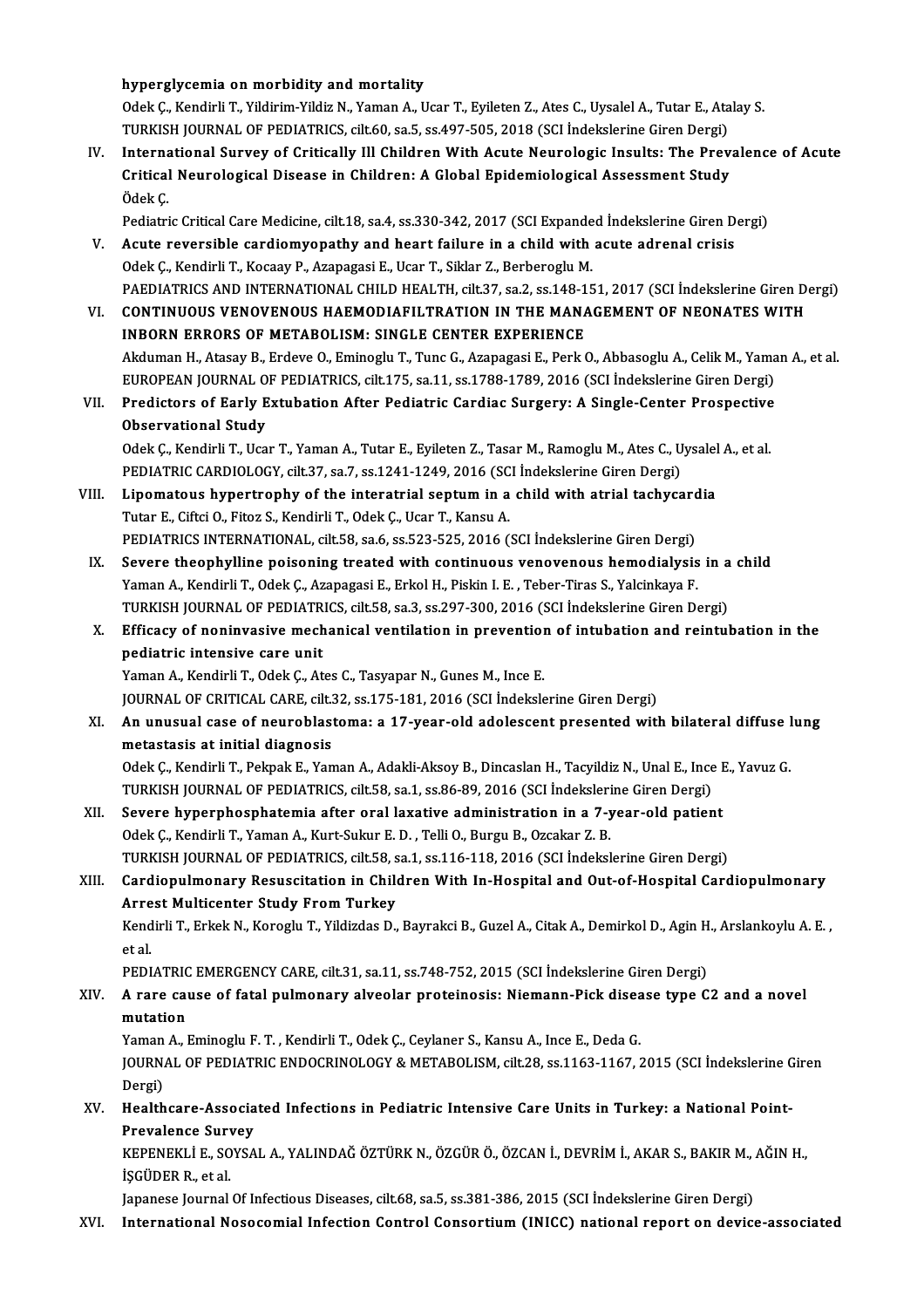infection rates in 19 cities of Turkey, data summary for 2003-2012<br>Leblabisiagh: H. EDBEN N. Besenthal V. D., Atasay B. Enhay A. ÜNALS, San

infection rates in 19 cities of Turkey, data summary for 2003-2012<br>Leblebicioglu H., ERBEN N., Rosenthal V. D. , Atasay B., Erbay A., ÜNAL S., Senol G., Willke A., Ozgultekin A., Altin N., i<mark>nfe</mark><br>Leble<br>et al. Leblebicioglu H., ERBEN N., Rosenthal V. D. , Atasay B., Erbay A., ÜNAL S., Senol G., Willke A., Ozgultekin A., Al<br>et al.<br>ANNALS OF CLINICAL MICROBIOLOGY AND ANTIMICROBIALS, cilt.13, 2014 (SCI İndekslerine Giren Dergi)<br>Adv

ANNALS OF CLINICAL MICROBIOLOGY AND ANTIMICROBIALS, cilt.13, 2014 (SCI Indekslerine Giren Dergi)

et al.<br>ANNALS OF CLINICAL MICROBIOLOGY AND ANTIMICROBIALS, cilt.13, 2014 (SCI İndekslerine Giren Dergi)<br>XVII. Advanced Sclerosis of The Chest Wall Skin Secondary to Chronic Graft-versus-Host Disease: A Case<br>With Severe Res

Odek Ç., Kendirli T., Ileri T., Yaman A., Cakmakli H. F., Ince E., Ince E., Ertem M. JOURNAL OF PEDIATRIC HEMATOLOGY ONCOLOGY, cilt.36, sa.7, 2014 (SCI İndekslerine Giren Dergi)

Odek Ç., Kendirli T., Ileri T., Yaman A., Cakmakli H. F. , Ince E., Ince E., Ertem M.<br>JOURNAL OF PEDIATRIC HEMATOLOGY ONCOLOGY, cilt.36, sa.7, 2014 (SCI İndekslerine Giren Dergi)<br>XVIII. International Nosocomial Infection C FOURNAL OF PEDIATRIC HEMATOLOGY ONCOLO<br>International Nosocomial Infection Contro<br>for 2007-2012. Device-associated module<br>Besenthal V. D. Malti D. G. Mahta V. Lablabisia International Nosocomial Infection Control Consortiu (INICC) report, data summary of 43 countr<br>for 2007-2012. Device-associated module<br>Rosenthal V. D. , Maki D. G. , Mehta Y., Leblebicioglu H., Memish Z. A. , Al-Mousa H. H for 2007-2012. Device-assoc<br>Rosenthal V. D. , Maki D. G. , Meh<br>Moreno C., Medeiros E. A. , et al.<br>AMERICAN JOURNAL OF INFECT Rosenthal V. D. , Maki D. G. , Mehta Y., Leblebicioglu H., Memish Z. A. , Al-Mousa H. H. , Balkhy H., Hu B., Alvare<br>Moreno C., Medeiros E. A. , et al.<br>AMERICAN JOURNAL OF INFECTION CONTROL, cilt.42, sa.9, ss.942-956, 2014

- Moreno C., Medeiros E. A., et al.<br>AMERICAN JOURNAL OF INFECTION CONTROL, cilt.42, sa.9, ss.942-956, 2014 (SCI Index).<br>XIX. Neuroleptic malignant syndrome associated with metoclopramide in a child<br>Vaman A. Kandink T. Odek C AMERICAN JOURNAL OF INFECTION CONTROL, cilt.42, sa.9, ss.94<br>Neuroleptic malignant syndrome associated with metocle<br>Yaman A., Kendirli T., Odek Ç., Yildiz C., Begde F., Erkol H., Ince E.<br>TURKISH JOURNAL OF REDIATRICS, silt Neuroleptic malignant syndrome associated with metoclopramide in a child<br>Yaman A., Kendirli T., Odek Ç., Yildiz C., Begde F., Erkol H., Ince E.<br>TURKISH JOURNAL OF PEDIATRICS, cilt.56, sa.5, ss.535-537, 2014 (SCI İndeksleri Yaman A., Kendirli T., Odek Ç., Yildiz C., Begde F., Erkol H., Ince E.<br>TURKISH JOURNAL OF PEDIATRICS, cilt.56, sa.5, ss.535-537, 2014 (SCI İndekslerine Giren Dergi)<br>XX. Patients with Primary Immunodeficiencies in Pediatric
- TURKISH JOURNAL OF P<br>Patients with Primary<br>Related Risk Factors Patients with Primary Immunodeficiencies in Pediatric Intensive Care Unit: Outcomes and Mor<br>Related Risk Factors<br>Odek Ç., Kendirli T., Dogu F., Yaman A., Vatansever G., Cipe F., Haskologlu S., Ates C., Ince E., Ikinciogull

Related Risk Factors<br>Odek Ç., Kendirli T., Dogu F., Yaman A., Vatansever G., Cipe F., Haskologlu S., Ates C., Ince E., Ikinciogu<br>JOURNAL OF CLINICAL IMMUNOLOGY, cilt.34, sa.3, ss.309-315, 2014 (SCI İndekslerine Giren Dergi JOURNAL OF CLINICAL IMMUNOLOGY, cilt.34, sa.3, ss.309-315, 2014 (SCI Indekslerine Giren Dergi)

- XXI. Cyclosporine-associated Thrombotic Microangiopathy and Thrombocytopenia-associated Multiple<br>Organ Failure: A Case Successfully Treated With Therapeutic Plasma Exchange Odek Ç., Kendirli T., Yaman A., Ileri T., Kuloglu Z., Ince E. Organ Failure: A Case Successfully Treated With Therapeutic Plasma Exchange<br>Odek Ç., Kendirli T., Yaman A., Ileri T., Kuloglu Z., Ince E.<br>JOURNAL OF PEDIATRIC HEMATOLOGY ONCOLOGY, cilt.36, sa.2, 2014 (SCI İndekslerine Gire Odek Ç., Kendirli T., Yaman A., Ileri T., Kuloglu Z., Ince E.<br>JOURNAL OF PEDIATRIC HEMATOLOGY ONCOLOGY, cilt.36, sa.2, 2014 (SCI İndekslerine<br>XXII. The Use of Colistin in Critically Ill Children in a Pediatric Intensive Ca
- JOURNAL OF PEDIATRIC HEMATOLOGY ONCOLOGY, cilt.36, sa.2, 2014 (SCI İndekslerine Giren Dergi)<br>The Use of Colistin in Critically Ill Children in a Pediatric Intensive Care Unit<br>Karbuz A., Ozdemir H., Yaman A., Kocabas B. A. The Use of Colistin in Critically Ill Children in a Pediatric Intensive Care Unit<br>Karbuz A., Ozdemir H., Yaman A., Kocabas B. A. , Odek Ç., Guriz H., Aysev A. D. , Ciftci E., Kendir<br>PEDIATRIC INFECTIOUS DISEASE JOURNAL, ci Karbuz A., Ozdemir H., Yaman A., Kocabas B. A. , Odek Ç., Guriz H., Aysev A. D. , Ciftci E., Kendirli T., Ates C., et al.<br>PEDIATRIC INFECTIOUS DISEASE JOURNAL, cilt.33, sa.1, 2014 (SCI Indekslerine Giren Dergi)<br>XXIII. Succ

PEDIATRIC INFECTIOUS DISEASE JOURNAL, cilt.33, sa.1, 2014 (SCI Indekslerine Giren Dergi)<br>Successful noninvasive mechanical ventilation in a child on prolonged and life-threatening invasive<br>mechanical ventilation after Font Yaman A., Kendirli T., Odek Ç., Karadeniz C., Ucar T., Gollu G., Eyileten Z., Ince E. TURKISH JOURNAL OF PEDIATRICS, cilt.56, sa.1, ss.111-114, 2014 (SCI İndekslerine Giren Dergi) Yaman A., Kendirli T., Odek Ç., Karadeniz C., Ucar T., Gollu G., Eyileten Z., Ince E.<br>TURKISH JOURNAL OF PEDIATRICS, cilt.56, sa.1, ss.111-114, 2014 (SCI İndekslerine Giren Dergi)<br>XXIV. An extremely rare complication of co

- TURKISH JOURNAL OF PEDIATRICS, cilt.56, sa.1, ss.111-114, 2014 (SCI İndekslerine G<br>An extremely rare complication of congenital heart surgery: interventricul:<br>Eyileten Z., Aliyev A., Ciftci O., Ucar T., Odek Ç., Kendirli T An extremely rare complication of congenital heart surgery: interventricular septal h<br>Eyileten Z., Aliyev A., Ciftci O., Ucar T., Odek Ç., Kendirli T., Tutar E., Atalay S., Uysalel A.<br>TURKISH JOURNAL OF PEDIATRICS, cilt.55 Eyileten Z., Aliyev A., Ciftci O., Ucar T., Odek Ç., Kendirli T., Tutar E., Atalay S., Uysalel A.<br>TURKISH JOURNAL OF PEDIATRICS, cilt.55, sa.6, ss.662-664, 2013 (SCI Indekslerine Giren Dergi)<br>XXV. A life-threatening respir
- TURKISH JOURNAL OF PEDIATRICS, cilt.55, sa.6, ss.662-664, 2013 (SCI İndeksler<br>A life-threatening respiratory syncytial virus infection: a previously herontaneous pneumothorax and acute respiratory distress syndrome A life-threatening respiratory syncytial virus infection: a previously healthy infant with bilateral<br>spontaneous pneumothorax and acute respiratory distress syndrome<br>Odek Ç., Kendirli T., Yaman A., Aldemir-Kocabas B., Ince spontaneous pneumothorax and acute respiratory distress syndrome<br>Odek Ç., Kendirli T., Yaman A., Aldemir-Kocabas B., Ince E.<br>TURKISH JOURNAL OF PEDIATRICS, cilt.55, sa.5, ss.539-542, 2013 (SCI İndekslerine Giren Dergi)<br>Val Odek Ç., Kendirli T., Yaman A., Aldemir-Kocabas B., Ince E.<br>TURKISH JOURNAL OF PEDIATRICS, cilt.55, sa.5, ss.539-542, 2013 (SCI İndekslerine G.<br>XXVI. Valproic Acid-Induced Acute Pancreatitis and Multiorgan Failure in a Chi
- TURKISH JOURNAL OF PEDIATRICS, cilt.55, sa.5, ss.539-542, 2013 (SCI İndeksl<br>Valproic Acid-Induced Acute Pancreatitis and Multiorgan Failure in a<br>Yaman A., Kendirli T., Odek Ç., Bektas O., Kuloglu Z., Kologlu M., Ince E., D Valproic Acid-Induced Acute Pancreatitis and Multiorgan Failure in a Child<br>Yaman A., Kendirli T., Odek Ç., Bektas O., Kuloglu Z., Kologlu M., Ince E., Deda G.<br>PEDIATRIC EMERGENCY CARE, cilt.29, sa.5, ss.659-661, 2013 (SCI Yaman A., Kendirli T., Odek Ç., Bektas O., Kuloglu Z., Kologlu M., Ince E., Deda G.<br>PEDIATRIC EMERGENCY CARE, cilt.29, sa.5, ss.659-661, 2013 (SCI İndekslerine Giren Dergi)<br>XXVII. Pressure-induced angioedema associated wit
- PEDIATRIC EMERGENCY CAF<br>Pressure-induced angioed<br>epinephrine in two cases Pressure-induced angioedema associate<br>epinephrine in two cases<br>Odek Ç., Kendirli T., Cipe F., Katlan B., Dogu F.<br>EUROPEAN JOURNAL OF REDIATRICS silt 171 epinephrine in two cases<br>Odek Ç., Kendirli T., Cipe F., Katlan B., Dogu F.<br>EUROPEAN JOURNAL OF PEDIATRICS, cilt.171, sa.10, ss.1573-1575, 2012 (SCI İndekslerine Giren Dergi)

XXVIII. Oxcarbazepine and valproic acid-induced lupus in a 7-year-old boy Oezcakar Z.B., Yalcinkaya F., Oedek Ç., Ekim M. ACTA PAEDIATRICA, cilt.97, sa.8, ss.1000-1001, 2008 (SCI İndekslerine Giren Dergi)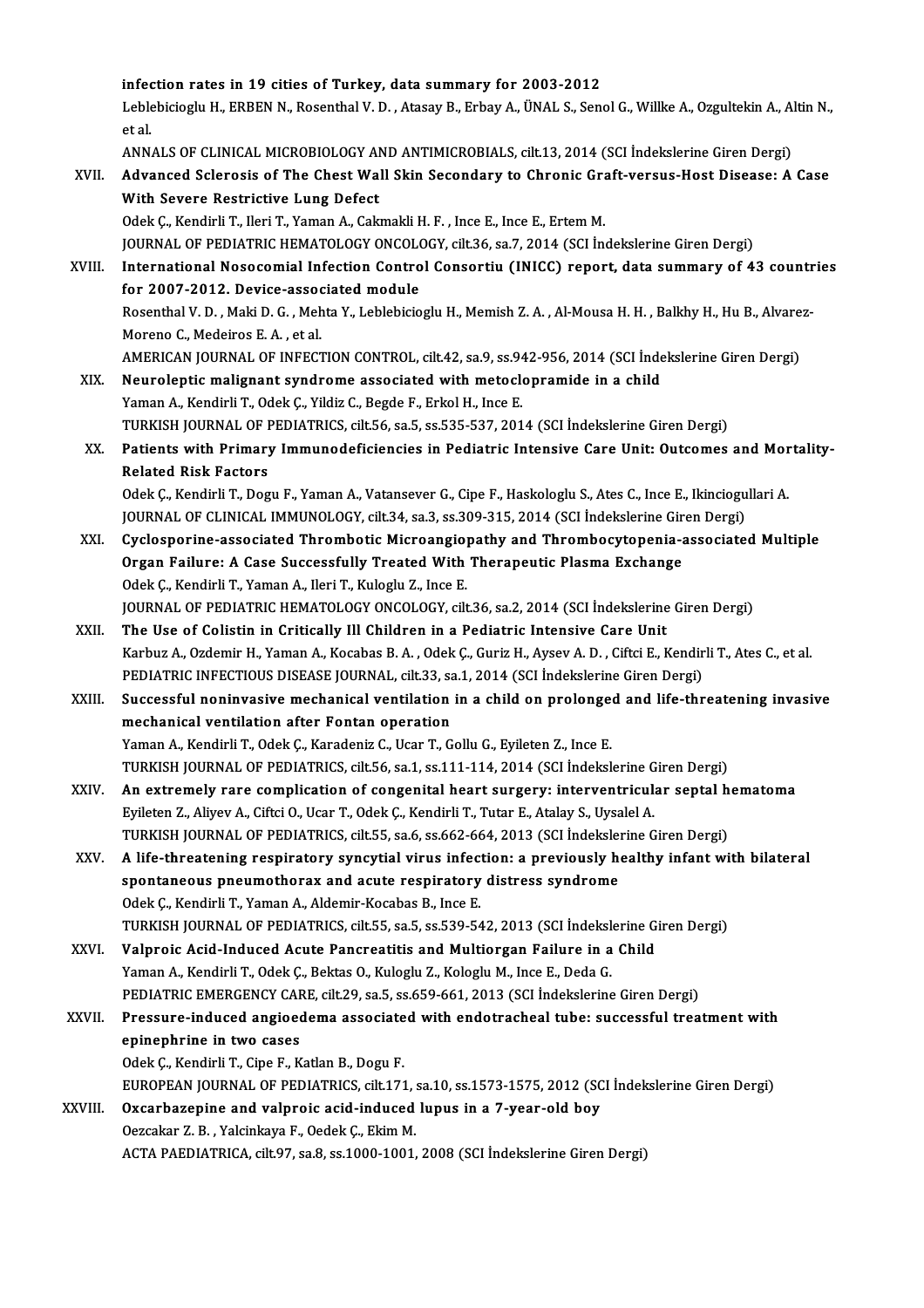## Diğer Dergilerde Yayınlanan Makaleler

- iğer Dergilerde Yayınlanan Makaleler<br>I. Çocuk Yoğun Bakım Ünitesinde Takip Edilen Zehirlenme Olgularının Demografik, Epidemiyolojik ve<br>Klinik Özelliklerinin Cerive Dönük Değerlendirilmesi Klinik Yoğun Bakım Ünitesinde Takip Edilen Zehirlen<br>Klinik Özelliklerinin Geriye Dönük Değerlendirilmesi<br>ÖDEK GIEROL MUDEMİR RUTUC MUAYDINALPA EERYA Klinik Özelliklerinin Geriye Dönük Değerlendirilmesi<br>ÖDEK Ç., EROL M., DEMİR R., TUNÇ M., AYDINALP A., FERYAL TAŞ F., SAMANCI S. Çocuk Acil ve Yoğun Bakım Dergisi, cilt.6, sa.2, 2019 (Diğer Kurumların Hakemli Dergileri)
- II. Çocuk Yoğun Bakım Ünitesinde İzlenen Subakut Sklerozan Panensefalit Olgularının Demografik, Epidemiyolojik Özellikleri ve Ailelerinin Evde Bakım Konusundaki Tutumları ÖDEK Ç., EROL M., DEMİR R., TUNÇ M., AYDINALP A., FERYAL TAŞ F., KÖŞKER M., SAMANCI S. Epidemiyolojik Özellikleri ve Ailelerinin Evde Bakım Konusundaki Tutumları<br>ÖDEK Ç., EROL M., DEMİR R., TUNÇ M., AYDINALP A., FERYAL TAŞ F., KÖŞKER M., SAMANCI S.<br>Çocuk Acil ve Yoğun Bakım Dergisi, cilt.5, sa.3, ss.107-112, ÖDEK Ç., EROL M., DEMİR R., TUNÇ M., AYDINALP A., FERYAL TAŞ F., KÖŞKER M., SAMANCI S.<br>Cocuk Acil ve Yoğun Bakım Dergisi, cilt.5, sa.3, ss.107-112, 2018 (Diğer Kurumların Hakemli Dergileri)<br>III. Significance of Intraoperat
- Cocuk Acil ve Yoğun Bakım Dergisi, cilt.5, sa.3, ss.107-112, 2013<br>Significance of Intraoperative Revision During Arterial<br>SARITAŞ A. B. , KINOĞLU H. B. , İSAYEV F., ÖDEK Ç., KAPLAN L.<br>World Journal for Pediatrie and Congon Significance of Intraoperative Revision During Arterial Switch Operation in the Current Era<br>SARITAŞ A. B. , KINOĞLU H. B. , İSAYEV F., ÖDEK Ç., KAPLAN L.<br>World Journal for Pediatric and Congenital Heart Surgery, cilt.9, sa SARITAŞ A. B. , KINOĞLU H. B. , İSAYEV F., ÖDEK Ç., KAPLAN L.<br>World Journal for Pediatric and Congenital Heart Surgery, cilt.9, sa.5, ss.593, 2018 (Diğer Kurumların Hakemli<br>Dergileri)
- IV. Central Line-Associated Bloodstream Infections in Pediatric Intensive Care Unit KENDİRLİT.,YAMANA.,ÖDEKÇ.,ÖZDEMİRH.,KARBUZA.,ALDEMİRKOCABAŞB.,GÜRİZH.,ATEŞC.,ÖZSOYG., AYSEV D., et al. KENDİRLİ T., YAMAN A., ÖDEK Ç., ÖZDEMİR H., KARBUZ A., ALDEMİR KOCABAŞ B., GÜRİZ H., ATEŞ C<br>AYSEV D., et al.<br>Çocuk Acil ve Yoğun Bakım Dergisi, cilt.4, sa.2, ss.42-46, 2017 (Diğer Kurumların Hakemli Dergileri)<br>Naninyasiya

AYSEV D., et al.<br>Cocuk Acil ve Yoğun Bakım Dergisi, cilt.4, sa.2, ss.42-46, 2017 (Diğer Kurumların Ha<br>V. Noninvasive ventilation in cancer children with acute respiratory failure<br>Vilmar S. VII DIZDAS B. D. DIJBSIN Q. KARAB Çocuk Acil ve Yoğun Bakım Dergisi, cilt.4, sa.2, ss.42-46, 2017 (Diğer Kurumların Hakemli Dergileri)<br>N<mark>oninvasive ventilation in cancer children with acute respiratory failure</mark><br>Yilmaz S., YILDIZDAŞ R. D. , DURSUN O., KARAP **Noninvasive<br>Yilmaz S., YILD<br>Duyu M., et al.<br>JOUPNAL OF 4** Yilmaz S., YILDIZDAŞ R. D. , DURSUN O., KARAPINAR B., Kendirli T., Demirkol D., Citak A., I<br>Duyu M., et al.<br>JOURNAL OF ACUTE DISEASE, cilt.6, sa.1, ss.23-27, 2017 (ESCI İndekslerine Giren Dergi)<br>Cosultluk Cağı Akut Lösemi

Duyu M., et al.<br>JOURNAL OF ACUTE DISEASE, cilt.6, sa.1, ss.23-27, 2017 (ESCI İndekslerine Giren Dergi)<br>VI. Çocukluk Çağı Akut Lösemi ve Malign Lenfomalarında Serum Dönüştürücü Büyüme Faktörü-Beta 1<br>Dürevlerinin Önemi JOURNAL OF ACUTE D<br>Çocukluk Çağı Akut<br>Düzeylerinin Önemi<br>ÖDEK C. XAVUZ L. C Çocukluk Çağı Akut Lösemi ve Malign Lenfomalarında Serum Dönüştürücü Büyüme Faktö<br>Düzeylerinin Önemi<br>ÖDEK Ç., YAVUZ L. G. , DİNÇASLAN H., ÖZYÖRÜK D., TAÇYILDIZ N., ÜNAL E., GÜLOĞLU D., KURŞUN N.,<br>İYİNCİQĞULLARLK A

Düzeylerinin Önemi<br>ÖDEK Ç., YAVUZ L. G. , DİNÇASLAN H., ÖZYÖRÜK D., TAÇYILDIZ N., ÜNAL E., GÜLOĞLU D., KURŞUN N.,<br>İKİNCİOĞULLARI K. A. ÖDEK Ç., YAVUZ L. G. , DİNÇASLAN H., ÖZYÖRÜK D., TAÇYILDIZ N., ÜNAL E., GÜLOĞLU D., KURŞUN N.,<br>İKİNCİOĞULLARI K. A.<br>Turkiye Klinikleri Journal of Pediatrics, cilt.25, sa.2, ss.82-88, 2016 (Diğer Kurumların Hakemli Dergiler

IKINCIOĞULLARI K. A.<br>Turkiye Klinikleri Journal of Pediatrics, cilt.25, sa.2, ss.82-88, 2016 (Diğer Kurumların Hakemli Der<br>VII. Difficult airway and pulmonary hypertension coexistence in a child with I-cell disease<br>VAM VII. Difficult airway and pulmonary hypertension coexistence in a child with I-cell disease YAMAN A, EMINOĞLU F. T., KENDİRLİ T., ÖDEK Ç., UÇAR T., İNCE E. Ankara Üniversitesi Tıp Fakültesi Mecmuası, cilt.69, sa.1, ss.41-43, 2016 (Diğer Kurumların Hakemli Dergileri) YAMAN A., EMİNOĞLU F. T. , KENDİRLİ T., ÖDEK Ç., UÇAR T., İNCE E.<br>Ankara Üniversitesi Tıp Fakültesi Mecmuası, cilt.69, sa.1, ss.41-43, 2016 (Diğer Kurumların Hakemli Dergileri)<br>VIII. Postoperatif Erken Dönemde Laparosk

## Ankara Üniversitesi T<br>Postoperatif Erken<br>bir komplikasyonu<br>ÖDEK C. KENDIBLİ T bir komplikasyonu<br>ÖDEK Ç., KENDİRLİ T., YAMAN A., GÖLLÜ BAHADIR G., KOLOĞLU M.

Çocuk Acil ve Yoğun Bakım Dergisi, cilt.2, sa.3, ss.141-144, 2015 (Diğer Kurumların Hakemli Dergileri)

IX. Cocuk Yoğun Bakım Ünitelerinde Meningokoksemi: Demografik, epidemiyolojik ve klinik özellikler Çocuk Acil ve Yoğun Bakım Dergisi, cilt.2, sa.3, ss.141-144, 2015 (Diğer Kurumların Hakemli Dergileri)<br>Ç<mark>ocuk Yoğun Bakım Ünitelerinde Meningokoksemi: Demografik, epidemiyolojik ve klinik özellikler<br>KENDİRLİ T., YILDIZDAŞ </mark> **Çocuk Yoğu<br>KENDİRLİ T.,<br>İNCE E., et al.** KENDİRLİ T., YILDIZDAŞ R. D. , BOŞNAK M., KÖROĞLU T. F. , DUMAN M., TEKİN D., YILMAZ H. L. , ÇE<br>İNCE E., et al.<br>Çocuk Acil ve Yoğun Bakım Dergisi, cilt.2, sa.1, ss.7-12, 2015 (Diğer Kurumların Hakemli Dergileri)<br>Pulmanarıy

Çocuk Acil ve Yoğun Bakım Dergisi, cilt.2, sa.1, ss.7-12, 2015 (Diğer Kurumların Hakemli Dergileri)

INCE E., et al.<br>Cocuk Acil ve Yoğun Bakım Dergisi, cilt.2, sa.1, ss.7-12, 2015 (Diğer Ku<br>X. Pulmonary homografts in reoperations of Tetralogy of Fallot<br>Ödek C.

Chirurgia, cilt.27, sa.6, ss.333-337, 2014 (ESCI İndekslerine Giren Dergi)

## Ödek Ç.<br>Chirurgia, cilt.27, sa.6, ss.333-337, 2014 (ESCI İndekslerine Giren Dergi)<br>XI. Haemophilus influenzae tip b aşılaması yapılan 2 çocukta invaziv haemophilus influenza<br>onfeksivenleru Chirurgia, cilt.27<br>Haemophilus i:<br>enfeksiyonları<br>ÖDEK G. ÖZDEM Haemophilus influenzae tip b aşılaması yapılan 2 çocukta invaziv haemoph<br>enfeksiyonları<br>ÖDEK Ç., ÖZDEMİR H., TAPISIZ A., ÇİFTÇİ E., DOĞU E. F. , GÜRİZ H., İNCE E., DOĞRU Ü.<br>IQUPNAL OF PEDLATPLC INEECTION .sit 4. sa 3. ss 7

enfeksiyonları<br>ÖDEK Ç., ÖZDEMİR H., TAPISIZ A., ÇİFTÇİ E., DOĞU E. F. , GÜRİZ H., İNCE E., DOĞRU Ü.<br>JOURNAL OF PEDIATRIC INFECTION, cilt.4, sa.2, ss.76-78, 2010 (Diğer Kurumların Hakemli Dergileri)<br>Yonidoğan Kolostarı Olan ÖDEK Ç., ÖZDEMİR H., TAPISIZ A., ÇİFTÇİ E., DOĞU E. F. , GÜRİZ H., İNCE E., DOĞRU Ü.<br>JOURNAL OF PEDIATRIC INFECTION, cilt.4, sa.2, ss.76-78, 2010 (Diğer Kurumların Ha<br>XII. Yenidoğan Kolestazı Olan 50 Vakanın Değerlendirilm

## JOURNAL OF PEDIATRIC INFECTION, cilt.4, sa.2, ss.76-78, 2010 (Diğer Kuru<br>Yenidoğan Kolestazı Olan 50 Vakanın Değerlendirilmesi<br>KULOĞLU Z., ÖDEK Ç., KIRSAÇLIOĞLU C. T. , KANSU A., ERDEN E., GİRGİN N.<br>Cesuk Sağlığı ve Hastal Çocuk Sağlığı ve Hastalıkları Dergisi, cilt.51, sa.3, ss.140-146, 2008 (Diğer Kurumların Hakemli Dergileri)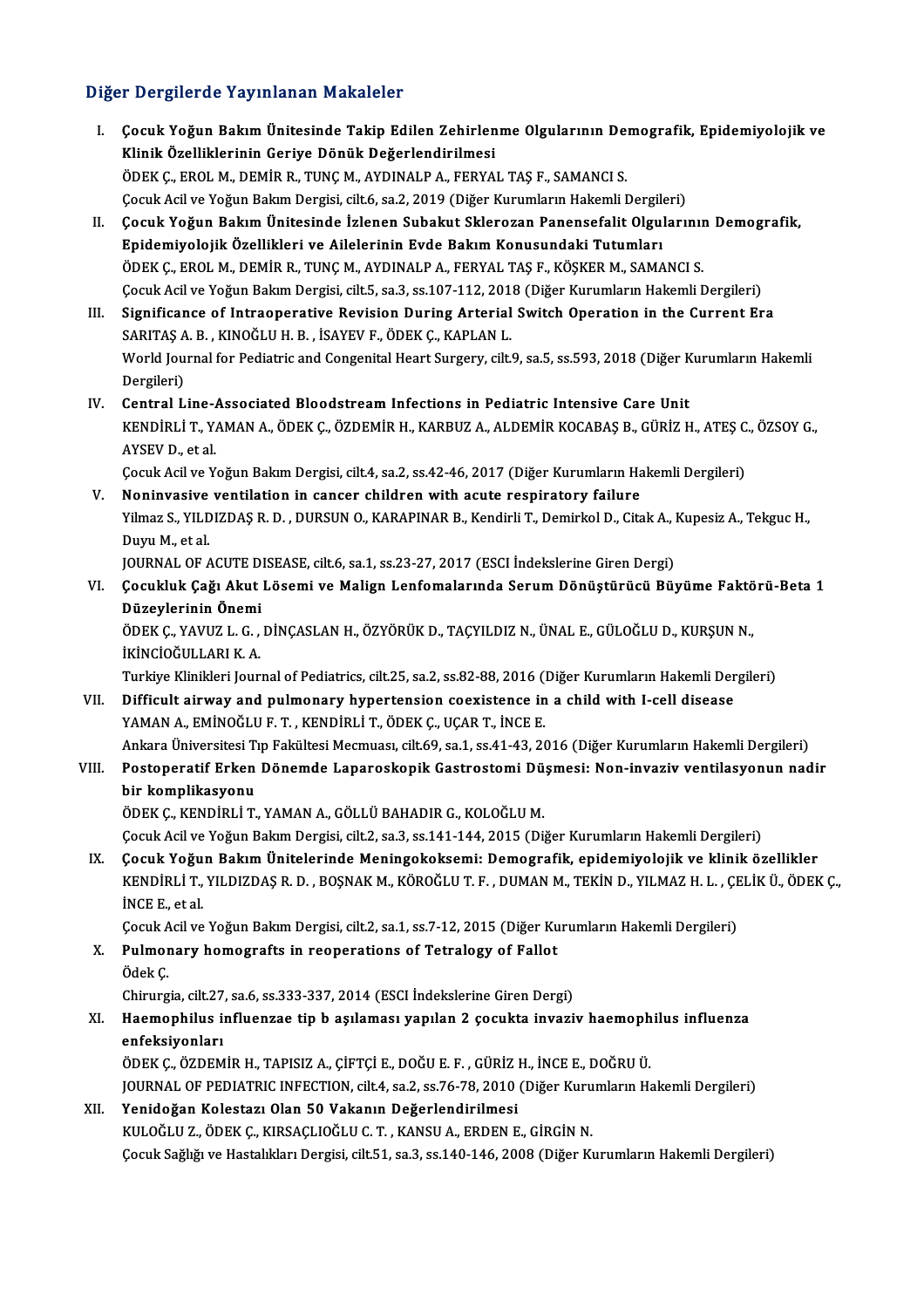# .<br>Kitap & Kitap Bölümleri itap & Kitap Bölümle<br>I. Solunum Yetmezliği<br>KENDİBLİT ÖDEKC

## I. Solunum Yetmezliği<br>KENDİRLİ T., ÖDEK Ç.

Solunum Yetmezliği<br>KENDİRLİ T., ÖDEK Ç.<br>Olgu Örnekleri İle Tanıdan Tedaviye Çocuk Hastalıkları, Salih Kavukçu, Editör, Yakın Doğu Üniversitesi Yayınları, KENDİRLİ T., ÖDE<br>Olgu Örnekleri İle<br>ss.343-352, 2017

# ss.343-352, 2017<br>Hakemli Kongre / Sempozyum Bildiri Kitaplarında Yer Alan Yayınlar

akemli Kongre / Sempozyum Bildiri Kitaplarında Y<br>I. İnvaziv Ventilasyonun Monitörizasyonu (Oksijen dışı)<br>Ödek*C* I. İnvaziv Ventilasyonun Monitörizasyonu (Oksijen dışı)<br>Ödek Ç. İnvaziv Ventilasyonun Monitörizasyonu (Oksijen dışı)<br>Ödek Ç.<br>17. Ulusal Çocuk Acil Tıp ve Yoğun Bakım Kongresi, Antalya, Türkiye, 13 - 16 Ekim 2021<br>Podiatrik Sansista Günsel Yaklasımlar, Gosuk Yoğun Bakımda II. Pediatrik Sepsiste Güncel Yaklaşımlar-Çocuk Yoğun Bakımda<br>ÖDEK C. 17. Ulusa<br>Pediatri<br>ÖDEK Ç.<br>17. Ulusa 17. Ulusal Uludağ Pediatri Kış Kongresi, Bursa, Türkiye, 13 Mart 2021 III. Lenfoblastik Lenfoma Takip ve Tedavisi Sırasında Gelişen Asendan Motor Kayıp 17. Ulusal Uludağ Pediatri Kış Kongresi, Bursa, Türkiye, 13 Mart 2021<br>Lenfoblastik Lenfoma Takip ve Tedavisi Sırasında Gelişen Asendan Motor Kayıp<br>AKSOY G. R. , ERDEM M., ASLAN F., TEMUROĞLU A., BODUR M., ÖDEK Ç., SEVİNİR Lenfoblastik Lenfoma Takip ve Tedavisi Sırasında Gelişen A<br>AKSOY G. R. , ERDEM M., ASLAN F., TEMUROĞLU A., BODUR M., ÖDEI<br>17. Ulusal Uludağ Pediatri Kış Kongresi, Türkiye, 13 - 14 Mart 2021<br>COVID 19. BABDS Mekanik Ventiles IV. COVID-19 PARDS Mekanik Ventilasyon<br>ÖDEK C. 17. Ulusal Uludağ Pediatri Kış Kongresi, Türkiye, 13 - 14 Mart 2021 ÇocukAcilTıp veYoğunBakımSempozyumu, İstanbul,Türkiye,06Mart2021 V. Çocuk Yoğun Bakım Ünitesinde Görülen Nozokomiyal Enfeksiyon Etkenleri ve Direnç Profilleri İle Çocuk Acil Tıp ve Yoğun Bakım Sempozyumu, İstanbul, Türkiye, 06 Mart 2021<br>Çocuk Yoğun Bakım Ünitesinde Görülen Nozokomiyal Enfeksiyon Etkenleri ve<br>Ampirik Antibiyotik Tedavilerinin Antibiyogram Uygunluklarının Belirlenmesi **Çocuk Y<br>Ampirik<br>ÖDEK Ç.** Ampirik Antibiyotik Tedavilerinin Antibiyogram Uygunluklarının Belirlenme<br>ÖDEK Ç.<br>5. Erciyes Pediatri Akademisi Kış Kongresi, Kayseri, Türkiye, 28 Şubat - 02 Mart 2019<br>Nasasamial Infastions in Badiatria Intensiya Cana Unit ÖDEK Ç.<br>5. Erciyes Pediatri Akademisi Kış Kongresi, Kayseri, Türkiye, 28 Şubat - 02 Mart 2019<br>VI. Nosocomial Infections in Pediatric Intensive Care Unit and Effects of Patient Profile on Nosocomial<br>Infection Pates 5. Erciyes Pediatr<br>Nosocomial Infe<br>Infection Rates<br>ÖDEK C Nosoco<br>Infectio<br>ÖDEK Ç.<br>Internati Infection Rates<br>ÖDEK Ç.<br>International Hippocrates Congress on Medical and Health Sciences, Ankara, Türkiye, 1 - 03 Mart 2019<br>Türkiye' deki Redistristlerin Akut Prensielite Veklesum. ÖDEK Ç.<br>International Hippocrates Congress on Medical and Health Scie<br>VII. Türkiye' deki Pediatristlerin Akut Bronşiolite Yaklaşımı<br>CÜLTEKİNCİL A CÖCER E ANIL M AĞIN HANILA R. İSCÜL International Hippocrates Congress on Medical and Health Sciences, Ankara, Türkiye, 1 - 03 Mart 2019<br><mark>Türkiye' deki Pediatristlerin Akut Bronşiolite Yaklaşımı</mark><br>GÜLTEKİNGİL A., GÖÇER E., ANIL M., AĞIN H., ANIL A. B. , İŞGÜD **Türkiye' deki<br>GÜLTEKİNGİL A<br>DURAK F., et al.**<br>15. Cocuk Acil T GÜLTEKİNGİL A., GÖÇER E., ANIL M., AĞIN H., ANIL A. B. , İŞGÜDER R., KURT F., İ!<br>DURAK F., et al.<br>15. Çocuk Acil Tıp ve Yoğun Bakım Kongresi, Muğla, Türkiye, 18 - 20 Ekim 2018<br>Kritik Cosuk Hastalarda Santral Vanës Katatar DURAK F., et al.<br>15. Çocuk Acil Tıp ve Yoğun Bakım Kongresi, Muğla, Türkiye, 18 - 20 Ekim 2018<br>VIII. Kritik Çocuk Hastalarda Santral Venöz Kateter Takılması Sırasında Ultrason Kullanımının Başarı ve<br>Kamplikasyonlar Üzerine 15. Çocuk Acil Tıp ve Yoğun Bakım Kongresi, Muğla, Türkiye, 18<br>Kritik Çocuk Hastalarda Santral Venöz Kateter Takılmas<br>Komplikasyonlar Üzerine Etkileri: Çok merkezli çalışma<br>EMEKSİZ S. KENDİBLİ T. YU DIZDAS B. D. XAMAN A. Ö Kritik Çocuk Hastalarda Santral Venöz Kateter Takılması Sırasında Ultrason Kullanımının Başarı v<br>Komplikasyonlar Üzerine Etkileri: Çok merkezli çalışma<br>EMEKSİZ S., KENDİRLİ T., YILDIZDAŞ R. D. , YAMAN A., ÖDEK Ç., BOŞNAK M Komplikasyonlar Üzerine Etkileri: Çok merkezli çalışma<br>EMEKSİZ S., KENDİRLİ T., YILDIZDAŞ R. D. , YAMAN A., ÖDEK Ç., BOŞNAK M., BAYRAKTAR S., PAKSU Ş., AĞIN H.,<br>ANIL A. B. , et al. XIII. Çocuk Acil Tıp ve Yoğun Bakım Kongresi, İzmir, Türkiye, 5 - 08 Ekim 2016 IX. Ekstrakorporeal Kardiyopulmoner Canlandırma İle Normal Nörolojik Bulgularla Dönen Bir Olgu XIII. Çocuk Acil Tıp ve Yoğun Bakım Kongresi, İzmir, Türkiye, 5 - 08 Ekim 2016<br>Ekstrakorporeal Kardiyopulmoner Canlandırma İle Normal Nörolojik Bulgularla Dönen Bir Olgu<br>AZAPAĞASI E., KENDİRLİ T., ÖDEK Ç., UÇAR T., DURDU M <mark>Ekstrakorpore</mark><br>AZAPAĞASI E., I<br>TAŞAR M., et al.<br>XII. Cogul: Agil T AZAPAĞASI E., KENDİRLİ T., ÖDEK Ç., UÇAR T., DURDU M. S. , YAMAN A., RAMOĞLU<br>TAŞAR M., et al.<br>XII. Çocuk Acil Tıp ve Yoğun Bakım Kongresi, Antalya, Türkiye, 15 - 19 Nisan 2015<br>Çocuk Yoğun Bakımda Noninyaziy Makanik Ventila TAŞAR M., et al.<br>XII. Çocuk Acil Tıp ve Yoğun Bakım Kongresi, Antalya, Türkiye, 15 - 19 Nisan 2015<br>X. Çocuk Yoğun Bakımda Noninvaziv Mekanik Ventilasyon Kullanım Endikasyonları ve Sonuçları<br>XAMAN A. KENDİRLİ T. ÖDEK C. XII. Çocuk Acil Tıp ve Yoğun Bakım Kongr<br>**Çocuk Yoğun Bakımda Noninvaziv M**<br>YAMAN A., KENDİRLİ T., ÖDEK Ç., İNCE E.<br>Y. Husal Cosuk Asil Tın ve Yoğun Bakım k Çocuk Yoğun Bakımda Noninvaziv Mekanik Ventilasyon Kullanım Endikasyor<br>YAMAN A., KENDİRLİ T., ÖDEK Ç., İNCE E.<br>X. Ulusal Çocuk Acil Tıp ve Yoğun Bakım Kongresi, Antalya, Türkiye, 3 - 07 Nisan 2013

X. Ulusal Çocuk Acil Tıp ve Yoğun Bakım Kongresi, Antalya, Türkiye, 3 - 07 Nisan 2013<br>Bilimsel Kuruluşlardaki Üyelikler / Görevler

Çocuk Acil Tıp ve Yoğun Bakım Derneği, Üye, 2017 - Devam Ediyor , Türkiye